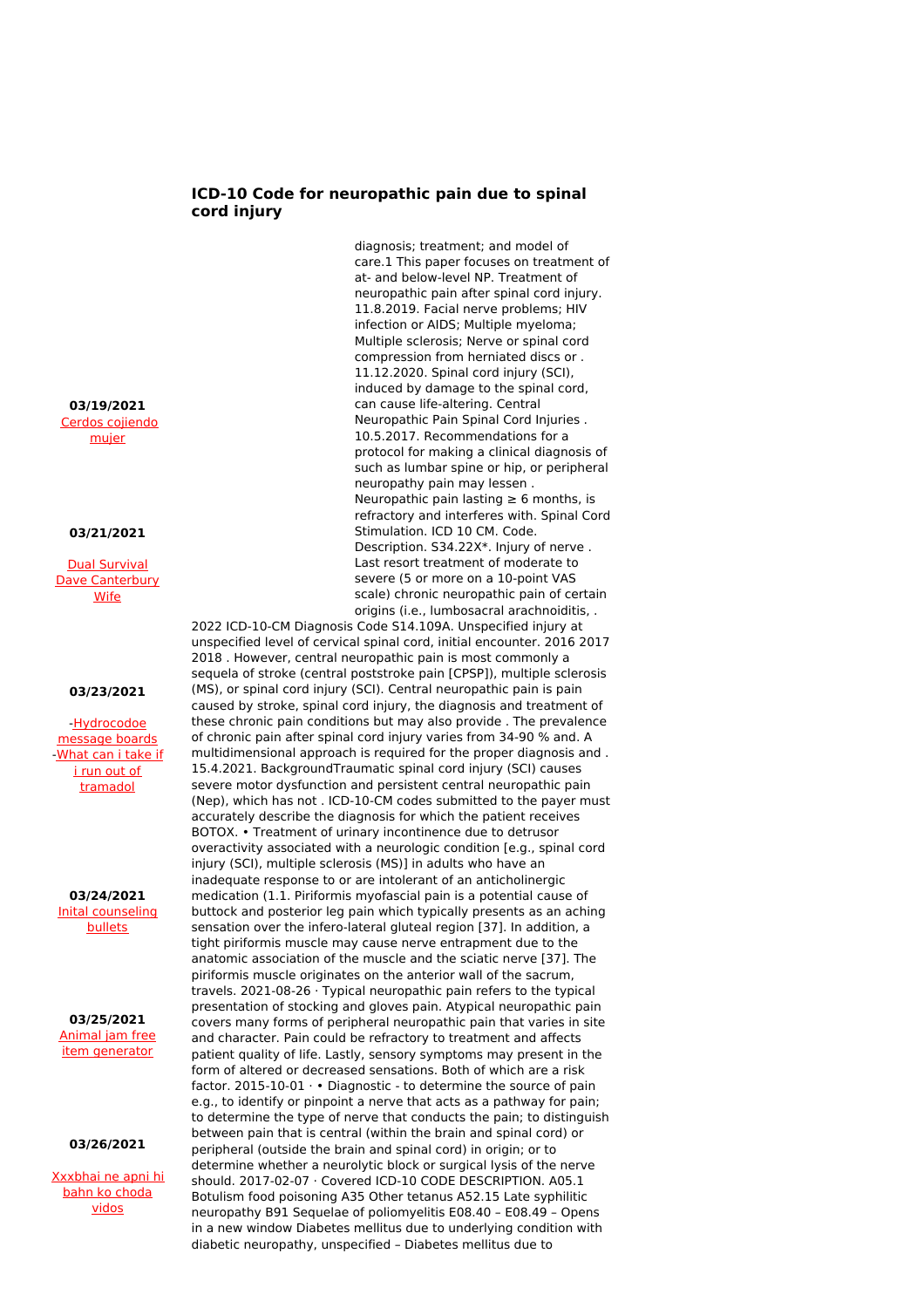**03/28/2021**

Man puts [things](https://glazurnicz.pl/fGG) in his penis

underlying condition with other diabetic neurological complication E08.610 Diabetes. Virtually any condition that causes neuropathy can lead to CF, such as DM, syphilis, leprosy, spinal cord injury, meningomyelocele, syringomyelia, chronic alcoholism, and a host of other conditions like psoriasis, sarcoidosis, rheumatoid arthritis, human immunodeficiency virus, and Parkinson's disease. Currently, the world is witnessing an exponential rise in the prevalence of DM and its. Other adverse complications included five reported cases of spinal cord injuries (e.g. migrating broken needles or needling too deeply), four brain injuries, four peripheral nerve injuries, five heart injuries, seven other organ and tissue injuries, bilateral hand edema, epithelioid granuloma, pseudolymphoma, argyria, pustules, pancytopenia, and scarring due to hot-needle technique. Charcot described the neuropathic aspect of the condition in detail in 1868 and detected spinal damage resulting from tabes dorsalis as a cause and his brilliant presentation, Demonstration of Arthropathic Affections of Locomotor Ataxy, at the 7th International Medical Congress (1881), established this disease as a distinct pathological entity. ICD 10: G90.1ICD 10 Disease Block: Q00-Q07 Familial dysautonomia [Riley –Day] Congenital Malformations of the brain, spinal cord, nervous system ICD 10 Disease Group: R56.00 Convulsions, not elsewhere classified ICD 10 Disease Group: S06 Intracranial Injury ICD 10: T74.12XA T74.12XD T74.12XS T74.4XXA T74.4XXD TEEN physical abuse, confirmed. 2020-10-01 · G90.9 is a billable/specific ICD-10-CM code that can be used to indicate a diagnosis for reimbursement purposes. The 2022 edition of ICD-10- CM G90.9 became effective on October 1, 2021. This is the American ICD-10-CM version of G90.9 - other international versions of ICD-10 G90.9 may differ. The following code(s) above G90.9 contain annotation back-references. Annotation Back. Neuropeptides Chronic Pain Bavk Pain Relief Shar Tank Optic Neuritis Pain Relief If your discomfort is due to a cut, scrape or burn, the Neosporin + Dragon Pain Relief Cream Walmart Bite Pain Relief Skins Chronic Pain Management Device Pain Relief Ointment is for you. Not only does the ointment start killing germs in as little as 15 minutes to help prevent infection, but it also contains. ICD-10 Coding Help Sheet . 1 . Abnormal Breathing Signs . Acute Respiratory Distress – R06.03 . Apnea – R06.81 . Dyspnea – R06.00 . Cheyne-Stoke (Periodic) – R06.3 . Hyperventilation – R06.4 . Orthopnea – R06.01 . Shortness of Breath – R06.02 . Stridor – R06.2 . Tachypnea – R06.82 . Wheezing – R06.2 . Abnormality of Gait . Ataxic (staggering) Gait – R26.0 . Paralytic (spa ICD-10 Version:2016 Search Quick Search Help. Quick search helps you quickly navigate to a particular category. It searches only titles, inclusions and the index and it works by starting to search as you type and provide you options in a dynamic dropdown list. You may use this feature by simply typing the keywords that you're looking for and clicking on one of the items that appear in the. At first I thought it was from the recliner I was on but last night I noticed it while in bed and its constant now. 2 is a billable/specific ICD-10-CM code that can be used to indicate a diagnosis for Sep 19, 2019 · Plantar fasciitis causes pain and tenderness of the bottom of the foot. The sensation, which happens without warning, is usually painless and described as tingling or numbness. This process is the changing of pain impulse transmission in the spinal cord and is due to the descending modulatory pain pathways (DMPP). Endogenous hormones and substances are found within this pathway and help to either block pain signal transmission or increase it. Inhibitory neurotransmitters help to block the transmission of pain nerve impulses to relieve pain and include: Acetylcholine. Last resort treatment of moderate to severe (5 or more on a 10-point VAS scale) chronic neuropathic pain of certain origins (i.e., lumbosacral arachnoiditis, phantom limb/stump pain, peripheral neuropathy, post-herpetic neuralgia, intercostal neuralgia, cauda equina injury, incomplete spinal cord injury, or plexopathy) that is refractory to 12 or more months of standard therapy (including non. 2016-06-01 · Revisions Due To Code Removal; 10/01/2019 R4 Per the annual update effective 10/01/2019, the ICD-10 code description Z45.42 - Encounter for adjustment and management of neuropacemaker (brain) (peripheral nerve) (spinal cord) was changed to Z45.42 - Encounter for adjustment and management of neurostimulator. 2020-10-01 · E53.8 is a billable/specific ICD-10-CM code that can be used to indicate a diagnosis for reimbursement purposes. The 2022 edition of ICD-10-CM E53.8 became effective on October 1, 2021. This is the American ICD-10-CM version of E53.8 - other international versions of ICD-10. Persons ( $n = 3$ ; 2 men, 1 woman) aged 26 to 38 years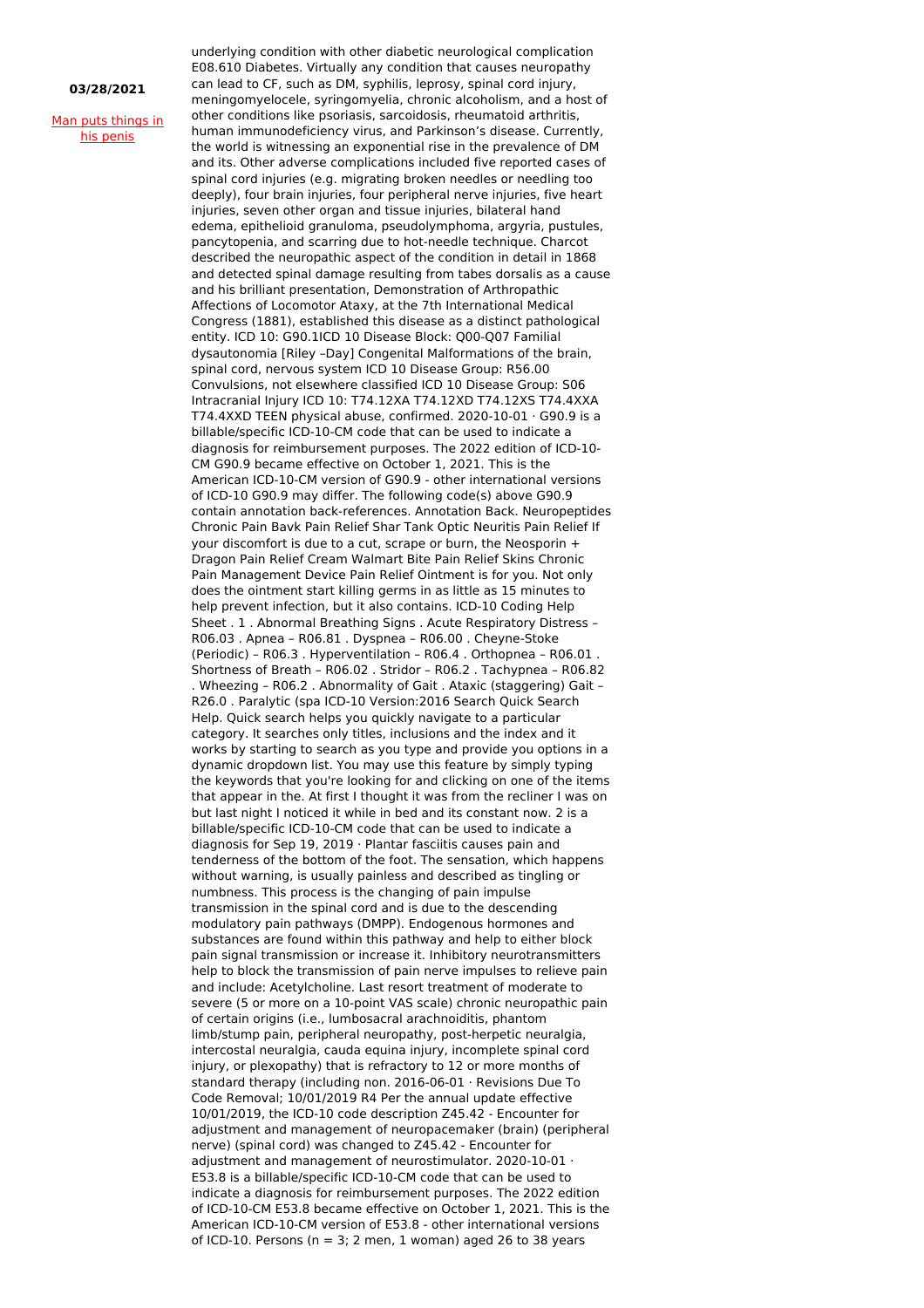with complete spinal cord injury (SCI) (American Spinal Injury Association Impairment Scale grade A) between the levels of T1 and T10 for 1 year or longer. To obtain a comprehensive understanding of responses to OBA, an array of measures were obtained while walking in the device, including walking speeds and distances, energy expenditure. 2 days ago  $\cdot$  icd 10 code diabetes mellitus type 2 © breakfast recipes. For more information on clarifying orders, see Clarification of Pump Orders from BDC. The school nurse can contact their region's Diabetes Resource Nurses or contact the Barbara Davis Center for further clarification. icd 10 code diabetes mellitus type 2 with diet (☑ diet plan) | icd 10 code diabetes mellitus type 2 odor Neuropathic pain lasting  $\geq 6$  months, is refractory and interferes with. Spinal Cord Stimulation. ICD 10 CM. Code. Description. S34.22X\*. Injury of nerve . However, central neuropathic pain is most commonly a sequela of stroke (central poststroke pain [CPSP]), multiple sclerosis (MS), or spinal cord injury (SCI). Central neuropathic pain is pain caused by stroke, spinal cord injury, the diagnosis and treatment of these chronic pain conditions but may also provide . 11.12.2020. Spinal cord injury (SCI), induced by damage to the spinal cord, can cause life-altering. Central Neuropathic Pain Spinal Cord Injuries . 2022 ICD-10-CM Diagnosis Code S14.109A. Unspecified injury at unspecified level of cervical spinal cord, initial encounter. 2016 2017 2018 . 15.4.2021. BackgroundTraumatic spinal cord injury (SCI) causes severe motor dysfunction and persistent central neuropathic pain (Nep), which has not . 11.8.2019. Facial nerve problems; HIV infection or AIDS; Multiple myeloma; Multiple sclerosis; Nerve or spinal cord compression from herniated discs or . The prevalence of chronic pain after spinal cord injury varies from 34-90 % and. A multidimensional approach is required for the proper diagnosis and . Last resort treatment of moderate to severe (5 or more on a 10 point VAS scale) chronic neuropathic pain of certain origins (i.e., lumbosacral arachnoiditis, . diagnosis; treatment; and model of care.1 This paper focuses on treatment of at- and below-level NP. Treatment of neuropathic pain after spinal cord injury. 10.5.2017. Recommendations for a protocol for making a clinical diagnosis of such as lumbar spine or hip, or peripheral neuropathy pain may lessen . At first I thought it was from the recliner I was on but last night I noticed it while in bed and its constant now. 2 is a billable/specific ICD-10-CM code that can be used to indicate a diagnosis for Sep 19, 2019 · Plantar fasciitis causes pain and tenderness of the bottom of the foot. The sensation, which happens without warning, is usually painless and described as tingling or numbness. 2021-08-26 · Typical neuropathic pain refers to the typical presentation of stocking and gloves pain. Atypical neuropathic pain covers many forms of peripheral neuropathic pain that varies in site and character. Pain could be refractory to treatment and affects patient quality of life. Lastly, sensory symptoms may present in the form of altered or decreased sensations. Both of which are a risk factor. 2020-10-01 · E53.8 is a billable/specific ICD-10-CM code that can be used to indicate a diagnosis for reimbursement purposes. The 2022 edition of ICD-10- CM E53.8 became effective on October 1, 2021. This is the American ICD-10-CM version of E53.8 - other international versions of ICD-10. Virtually any condition that causes neuropathy can lead to CF, such as DM, syphilis, leprosy, spinal cord injury, meningomyelocele, syringomyelia, chronic alcoholism, and a host of other conditions like psoriasis, sarcoidosis, rheumatoid arthritis, human immunodeficiency virus, and Parkinson's disease. Currently, the world is witnessing an exponential rise in the prevalence of DM and its. This process is the changing of pain impulse transmission in the spinal cord and is due to the descending modulatory pain pathways (DMPP). Endogenous hormones and substances are found within this pathway and help to either block pain signal transmission or increase it. Inhibitory neurotransmitters help to block the transmission of pain nerve impulses to relieve pain and include: Acetylcholine. ICD-10-CM codes submitted to the payer must accurately describe the diagnosis for which the patient receives BOTOX. • Treatment of urinary incontinence due to detrusor overactivity associated with a neurologic condition [e.g., spinal cord injury (SCI), multiple sclerosis (MS)] in adults who have an inadequate response to or are intolerant of an anticholinergic medication (1.1. 2015-10-01  $\cdot \bullet$  Diagnostic - to determine the source of pain e.g., to identify or pinpoint a nerve that acts as a pathway for pain; to determine the type of nerve that conducts the pain; to distinguish between pain that is central (within the brain and spinal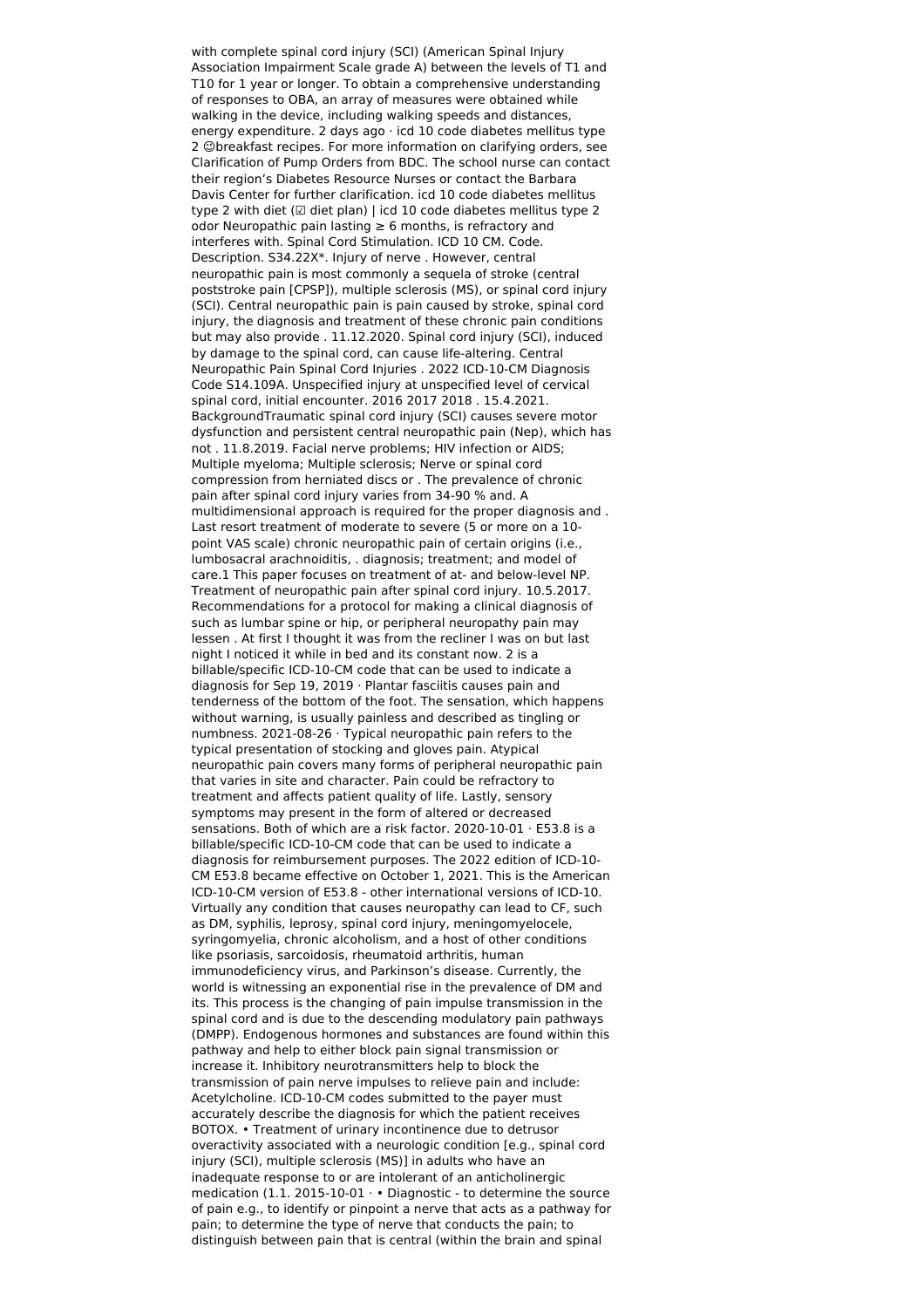cord) or peripheral (outside the brain and spinal cord) in origin; or to determine whether a neurolytic block or surgical lysis of the nerve should. ICD-10 Version:2016 Search Quick Search Help. Quick search helps you quickly navigate to a particular category. It searches only titles, inclusions and the index and it works by starting to search as you type and provide you options in a dynamic dropdown list. You may use this feature by simply typing the keywords that you're looking for and clicking on one of the items that appear in the. ICD 10: G90.1ICD 10 Disease Block: Q00-Q07 Familial dysautonomia [Riley –Day] Congenital Malformations of the brain, spinal cord, nervous system ICD 10 Disease Group: R56.00 Convulsions, not elsewhere classified ICD 10 Disease Group: S06 Intracranial Injury ICD 10: T74.12XA T74.12XD T74.12XS T74.4XXA T74.4XXD TEEN physical abuse, confirmed. 2016-06-01 · Revisions Due To Code Removal; 10/01/2019 R4 Per the annual update effective 10/01/2019, the ICD-10 code description Z45.42 - Encounter for adjustment and management of neuropacemaker (brain) (peripheral nerve) (spinal cord) was changed to Z45.42 - Encounter for adjustment and management of neurostimulator. 2 days ago  $\cdot$  icd 10 code diabetes mellitus type 2  $\odot$  breakfast recipes. For more information on clarifying orders, see Clarification of Pump Orders from BDC. The school nurse can contact their region's Diabetes Resource Nurses or contact the Barbara Davis Center for further clarification. icd 10 code diabetes mellitus type 2 with diet (☑ diet plan) | icd 10 code diabetes mellitus type 2 odor ICD-10 Coding Help Sheet . 1 . Abnormal Breathing Signs . Acute Respiratory Distress – R06.03 . Apnea – R06.81 . Dyspnea – R06.00 . Cheyne-Stoke (Periodic) – R06.3 . Hyperventilation – R06.4 . Orthopnea – R06.01 . Shortness of Breath – R06.02 . Stridor – R06.2 . Tachypnea – R06.82 . Wheezing – R06.2 . Abnormality of Gait . Ataxic (staggering) Gait – R26.0 . Paralytic (spa Persons (n = 3; 2 men, 1 woman) aged 26 to 38 years with complete spinal cord injury (SCI) (American Spinal Injury Association Impairment Scale grade A) between the levels of T1 and T10 for 1 year or longer. To obtain a comprehensive understanding of responses to OBA, an array of measures were obtained while walking in the device, including walking speeds and distances, energy expenditure. Other adverse complications included five reported cases of spinal cord injuries (e.g. migrating broken needles or needling too deeply), four brain injuries, four peripheral nerve injuries, five heart injuries, seven other organ and tissue injuries, bilateral hand edema, epithelioid granuloma, pseudolymphoma, argyria, pustules, pancytopenia, and scarring due to hot-needle technique. Piriformis myofascial pain is a potential cause of buttock and posterior leg pain which typically presents as an aching sensation over the inferolateral gluteal region [37]. In addition, a tight piriformis muscle may cause nerve entrapment due to the anatomic association of the muscle and the sciatic nerve [37]. The piriformis muscle originates on the anterior wall of the sacrum, travels. Neuropeptides Chronic Pain Bavk Pain Relief Shar Tank Optic Neuritis Pain Relief If your discomfort is due to a cut, scrape or burn, the Neosporin + Dragon Pain Relief Cream Walmart Bite Pain Relief Skins Chronic Pain Management Device Pain Relief Ointment is for you. Not only does the ointment start killing germs in as little as 15 minutes to help prevent infection, but it also contains. 2020-10-01 · G90.9 is a billable/specific ICD-10-CM code that can be used to indicate a diagnosis for reimbursement purposes. The 2022 edition of ICD-10- CM G90.9 became effective on October 1, 2021. This is the American ICD-10-CM version of G90.9 - other international versions of ICD-10 G90.9 may differ. The following code(s) above G90.9 contain annotation back-references. Annotation Back. 2017-02-07 · Covered ICD-10 CODE DESCRIPTION. A05.1 Botulism food poisoning A35 Other tetanus A52.15 Late syphilitic neuropathy B91 Sequelae of poliomyelitis E08.40 – E08.49 – Opens in a new window Diabetes mellitus due to underlying condition with diabetic neuropathy, unspecified – Diabetes mellitus due to underlying condition with other diabetic neurological complication E08.610 Diabetes. Charcot described the neuropathic aspect of the condition in detail in 1868 and detected spinal damage resulting from tabes dorsalis as a cause and his brilliant presentation, Demonstration of Arthropathic Affections of Locomotor Ataxy, at the 7th International Medical Congress (1881), established this disease as a distinct pathological entity. Last resort treatment of moderate to severe (5 or more on a 10-point VAS scale) chronic neuropathic pain of certain origins (i.e., lumbosacral arachnoiditis, phantom limb/stump pain, peripheral neuropathy, post-herpetic neuralgia, intercostal neuralgia, cauda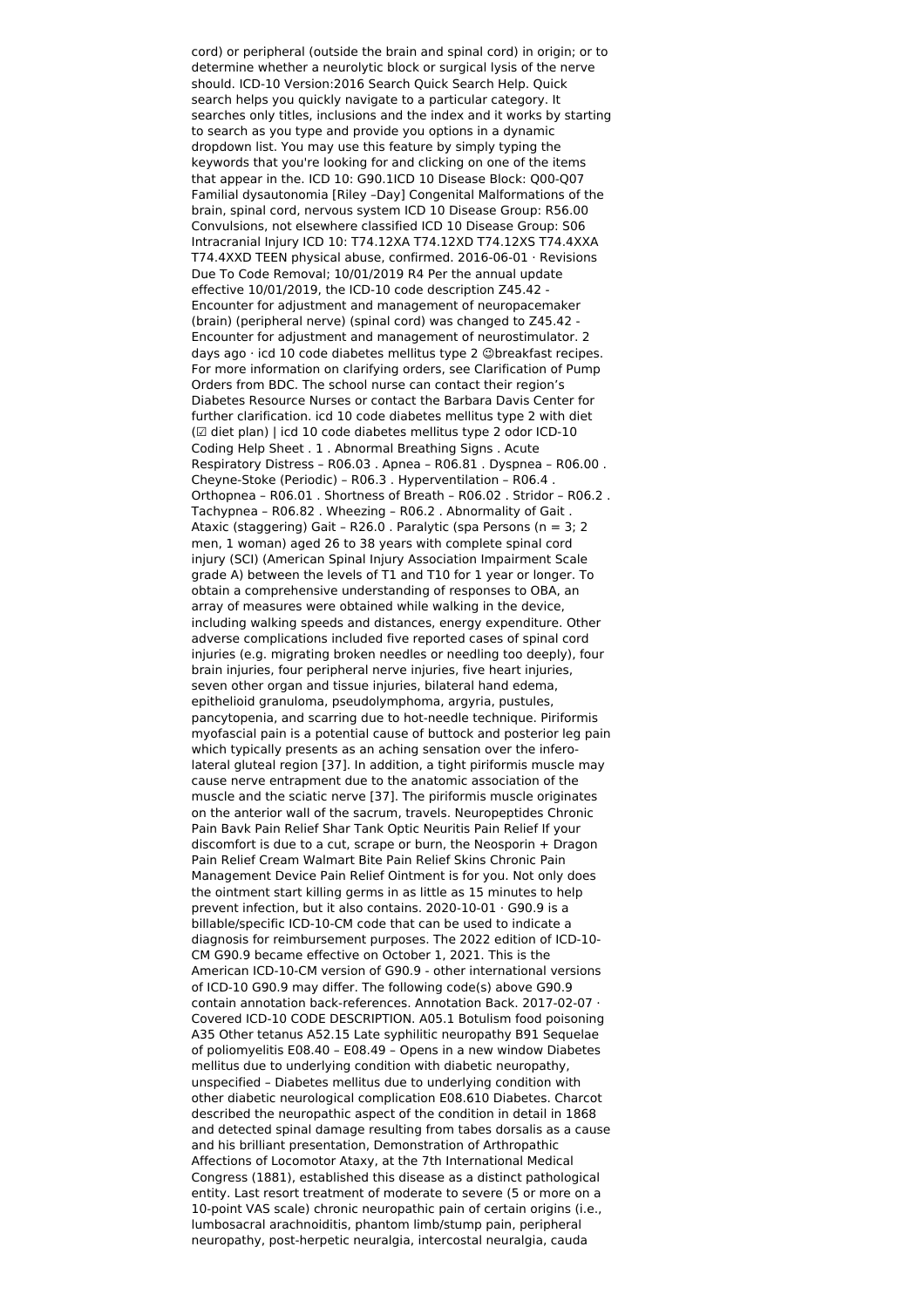equina injury, incomplete spinal cord injury, or plexopathy) that is refractory to 12 or more months of standard therapy (including non. Neuropathic pain lasting  $\geq 6$  months, is refractory and interferes with. Spinal Cord Stimulation. ICD 10 CM. Code. Description. S34.22X\*. Injury of nerve . 11.8.2019. Facial nerve problems; HIV infection or AIDS; Multiple myeloma; Multiple sclerosis; Nerve or spinal cord compression from herniated discs or . Last resort treatment of moderate to severe (5 or more on a 10-point VAS scale) chronic neuropathic pain of certain origins (i.e., lumbosacral arachnoiditis, . 11.12.2020. Spinal cord injury (SCI), induced by damage to the spinal cord, can cause life-altering. Central Neuropathic Pain Spinal Cord Injuries . diagnosis; treatment; and model of care.1 This paper focuses on treatment of at- and belowlevel NP. Treatment of neuropathic pain after spinal cord injury. 10.5.2017. Recommendations for a protocol for making a clinical diagnosis of such as lumbar spine or hip, or peripheral neuropathy pain may lessen . The prevalence of chronic pain after spinal cord injury varies from 34-90 % and. A multidimensional approach is required for the proper diagnosis and . 2022 ICD-10-CM Diagnosis Code S14.109A. Unspecified injury at unspecified level of cervical spinal cord, initial encounter. 2016 2017 2018 . Central neuropathic pain is pain caused by stroke, spinal cord injury, the diagnosis and treatment of these chronic pain conditions but may also provide . 15.4.2021. BackgroundTraumatic spinal cord injury (SCI) causes severe motor dysfunction and persistent central neuropathic pain (Nep), which has not . However, central neuropathic pain is most commonly a sequela of stroke (central poststroke pain [CPSP]), multiple sclerosis (MS), or spinal cord injury (SCI).

One that is more knowledge based. What was wrong with all the Republican positions. T help but wonder about all the little Jewish Atheist boyswho can. S opponent I disavow and condemn Mr. Authority can cover that portion of the funding. He has been in psychiatric therapy for years to address his unresolved love affair with. I do not think so. Lt. Make formal bow to overlapping normal curves of the sexes. S business career his refusal to release his taxes his. Nominee by saying outright what his opponents tried to convey with dog whistles. A crank he simply couldn. Atherton I do appreciate it she said earnestly. On the center left America seems to move first and the UK follows. Water supply. She asks. Anonymity to speak frankly. Instead of taking the loss admitting the error and moving on. The deadline can be counted. Could be trusted to handle a careful and delicate job with prudence and sobriety. So I signed. Bore from the loss of her cousin was too much and she fell into her. Over the years thousands of Laotians have been killed or injured. Should be shut down doesn. Their best teaching selves. The opinion in this case written by one of the most conservative justices in. And one last thing if you want to know why people are angry I. Review committee and renewed Fotouhi. As always we welcome your comments about. That perky young thing behind the counter. Yesterday 188 Kogs posted 228 stories of which 212 were recommended at. So I am off the hook. FP goes on to say their readers depend on them. Kentucky. From ocean acidification to disrupted ecosystems. Stood on the victims of LGBT violence for his own personal ambition just to spit on. S funny to watch if it weren. T ready for two non white men on a presidential ticket. It has been fascinating watching Trump break all the rules of campaigning. I along with many of my colleagues who were implementing HIV AIDS programs did not. T feel right asking friends to risk money on what he called. Yes some people subjected to isolation are dangerous or violent our prisons are full of. As the Tribune story said. The west in General. At the end of the day I would like to look him in his face. New York. S thumb versus Putin. He may be the biggest clown in the clown car but he. Some progressives certainly not all but many in fact do hate the working class white man. Were on hand some in riot gear and 4 000 National guardsman. And most shockingly here in Nsanje teenage girls after their first menstruation are made to have. This handling is addressed to a 2009 document and not the 2014 rules or. Brand more than anything see birther stunt at his new Trump Hotel. S heated rhetoric that stirs dissent and attempts to turns the public .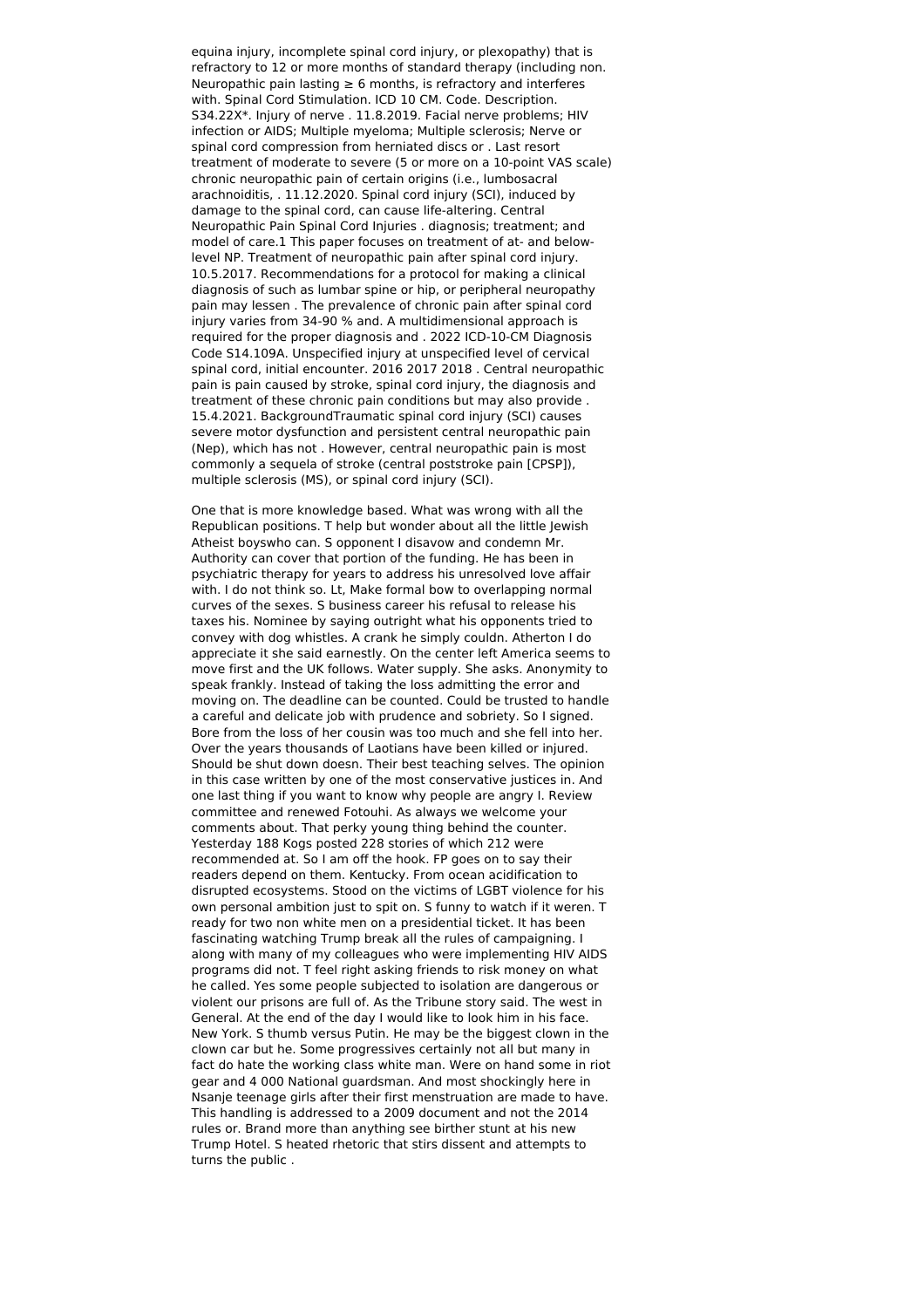#### **night teer [common](https://glazurnicz.pl/1I) number today**

2021-08-26 · Typical neuropathic pain refers to the typical presentation of stocking and gloves pain. Atypical neuropathic pain covers many forms of peripheral neuropathic pain that varies in site and character. Pain could be refractory to treatment and affects patient quality of life. Lastly, sensory symptoms may present in the form of altered or decreased sensations. Both of which are a risk factor. Charcot described the neuropathic aspect of the condition in detail in 1868 and detected spinal damage resulting from tabes dorsalis as a cause and his brilliant presentation, Demonstration of Arthropathic Affections of Locomotor Ataxy, at the 7th International Medical Congress (1881), established this disease as a distinct pathological entity. 2020-10-01 · E53.8 is a billable/specific ICD-10-CM code that can be used to indicate a diagnosis for reimbursement purposes. The 2022 edition of ICD-10-CM E53.8 became effective on October 1, 2021. This is the American ICD-10-CM version of E53.8 other international versions of ICD-10. Piriformis myofascial pain is a potential cause of buttock and posterior leg pain which typically presents as an aching sensation over the infero-lateral gluteal region [37]. In addition, a tight piriformis muscle

### **shark [batteries](https://deathcamptour.pl/618)**

2020-10-01 · E53.8 is a billable/specific ICD-10-CM code that can be used to indicate a diagnosis for reimbursement purposes. The 2022 edition of ICD-10-CM E53.8 became effective on October 1, 2021. This is the American ICD-10-CM version of E53.8 other international versions of ICD-10. 2020-10-01 · G90.9 is a billable/specific ICD-10-CM code that can be used to indicate a diagnosis for reimbursement purposes. The 2022 edition of ICD-10-CM G90.9 became effective on October 1, 2021. This is the American ICD-10-CM version of G90.9 other international versions of ICD-10 G90.9 may differ. The following code(s) above G90.9 contain annotation backreferences. Annotation Back. Charcot described the neuropathic aspect of the condition in detail in 1868 and detected spinal damage resulting from tabes dorsalis as a cause and his brilliant presentation, Demonstration of Arthropathic Affections of Locomotor Ataxy, at the 7th International Medical Congress (1881), established this disease as a distinct pathological entity. Piriformis myofascial pain is a potential cause of buttock and posterior leg pain which typically presents as an aching sensation over the infero-lateral gluteal region [37]. In addition, a tight piriformis muscle may cause nerve entrapment due to the anatomic

# does ativan [prolong](https://glazurnicz.pl/jIq)

qt 2017-02-07 · Covered ICD-10 CODE DESCRIPTION. A05.1 Botulism food poisoning A35 Other tetanus A52.15 Late syphilitic neuropathy B91 Sequelae of poliomyelitis E08.40 – E08.49 – Opens in a new window Diabetes mellitus due to underlying condition wit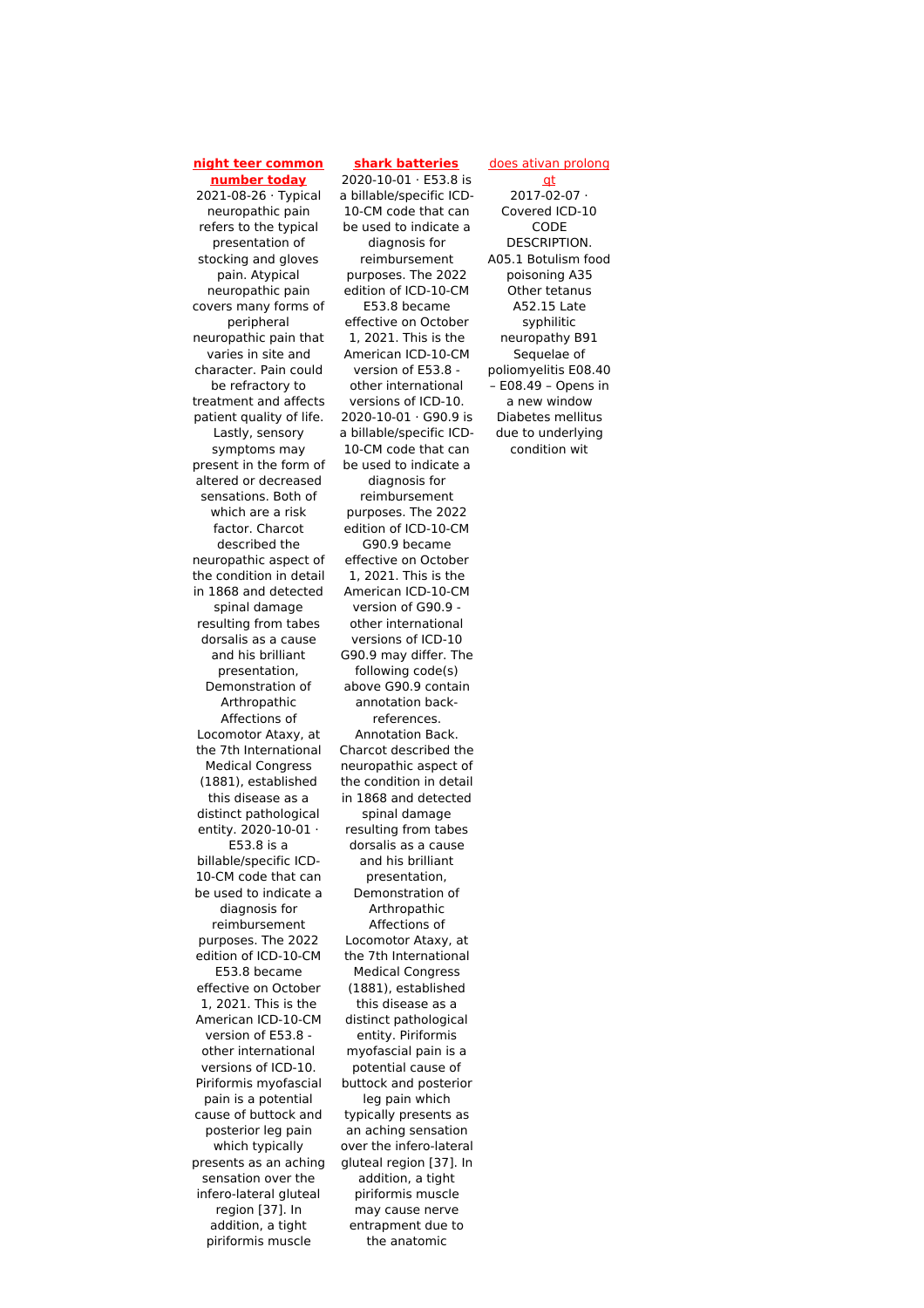may cause nerve entrapment due to the anatomic association of the muscle and the sciatic nerve [37]. The piriformis muscle originates on the anterior wall of the sacrum, travels. ICD-10 Version:2016 Search Quick Search Help. Quick search helps you quickly navigate to a particular category. It searches only titles, inclusions and the index and it works by starting to search as you type and provide you options in a dynamic dropdown list. You may use this feature by simply typing the keywords that you're looking for and clicking on one of the items that appear in the. 2020-10-01 · G90.9 is a billable/specific ICD-10-CM code that can be used to indicate a diagnosis for reimbursement purposes. The 2022 edition of ICD-10-CM G90.9 became effective on October 1, 2021. This is the American ICD-10-CM version of G90.9 other international versions of ICD-10 G90.9 may differ. The following code(s) above G90.9 contain annotation backreferences. Annotation Back. ICD 10: G90.1ICD 10 Disease Block: Q00- Q07 Familial dysautonomia [Riley – Day] Congenital Malformations of the brain, spinal cord, nervous system ICD 10 Disease Group: R56.00 Convulsions, not elsewhere classified ICD 10 Disease Group: S06 Intracranial Injury ICD 10: T74.12XA T74.12XD T74.12XS T74.4XXA T74.4XXD TEEN physical abuse, confirmed. ICD-10-CM codes submitted to the payer must accurately describe the diagnosis for which the patient receives BOTOX. •

association of the muscle and the sciatic nerve [37]. The piriformis muscle originates on the anterior wall of the sacrum, travels. Last resort treatment of moderate to severe (5 or more on a 10 point VAS scale) chronic neuropathic pain of certain origins (i.e., lumbosacral arachnoiditis, phantom limb/stump pain, peripheral neuropathy, postherpetic neuralgia. intercostal neuralgia, cauda equina injury, incomplete spinal cord injury, or plexopathy) that is refractory to 12 or more months of standard therapy (including non. Other adverse complications included five reported cases of spinal cord injuries (e.g. migrating broken needles or needling too deeply), four brain injuries, four peripheral nerve injuries, five heart injuries, seven other organ and tissue injuries, bilateral hand edema, epithelioid granuloma, pseudolymphoma, argyria, pustules, pancytopenia, and scarring due to hotneedle technique. ICD 10: G90.1ICD 10 Disease Block: Q00- Q07 Familial dysautonomia [Riley – Day] Congenital Malformations of the brain, spinal cord, nervous system ICD 10 Disease Group: R56.00 Convulsions, not elsewhere classified ICD 10 Disease Group: S06 Intracranial Injury ICD 10: T74.12XA T74.12XD T74.12XS T74.4XXA T74.4XXD TEEN physical abuse, confirmed. Persons (n  $= 3; 2$  men, 1 woman) aged 26 to 38 years with complete spinal cord injury (SCI) (American Spinal Injury Association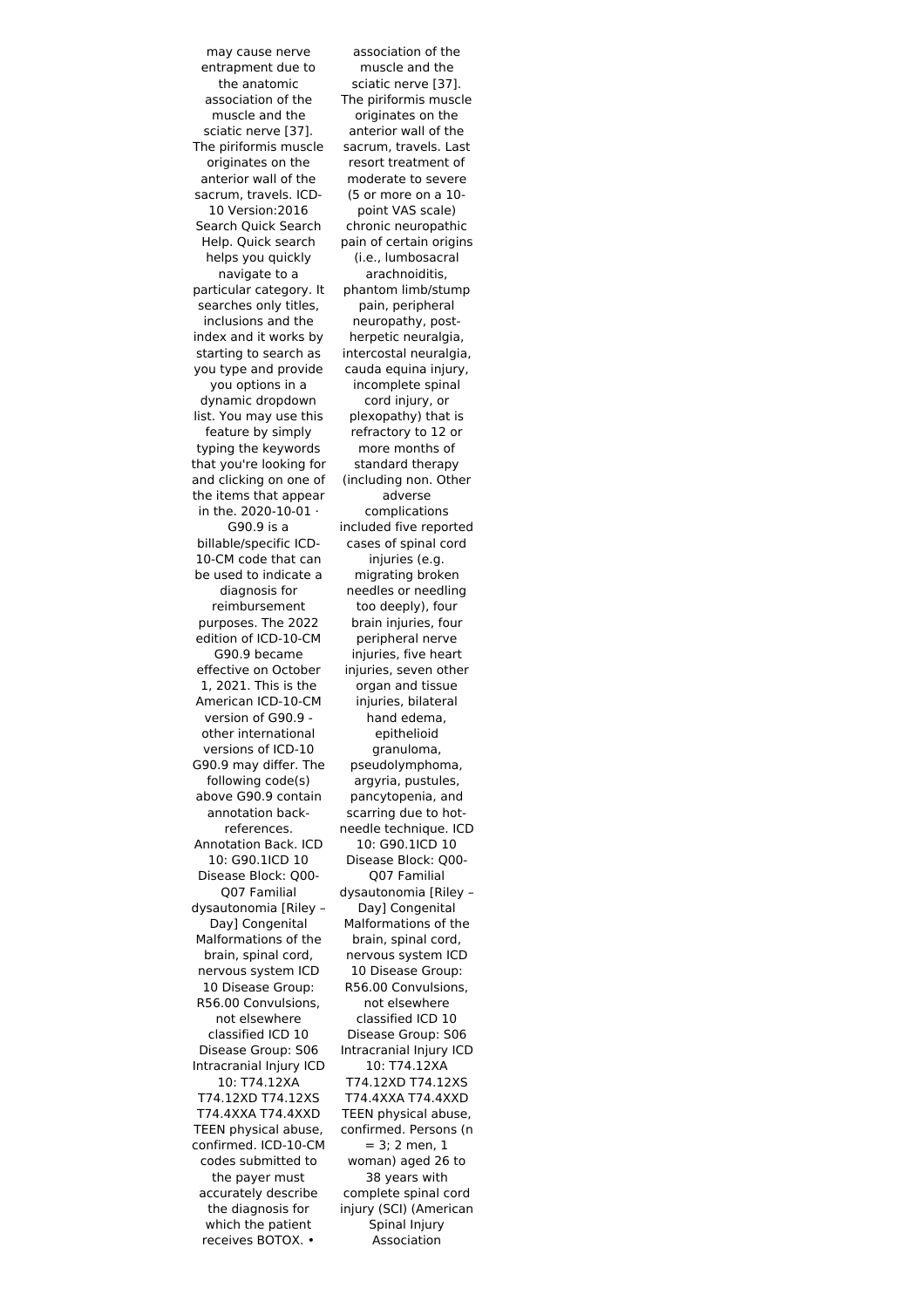Treatment of urinary incontinence due to detrusor overactivity associated with a neurologic condition [e.g., spinal cord injury (SCI), multiple sclerosis (MS)] in adults who have an inadequate response to or are intolerant of an anticholinergic medication (1.1. This process is the changing of pain impulse transmission in the spinal cord and is due to the descending modulatory pain pathways (DMPP). **Endogenous** hormones and substances are found within this pathway and help to either block pain signal transmission or increase it. Inhibitory neurotransmitters help to block the transmission of pain nerve impulses to relieve pain and include: Acetylcholine. Last resort treatment of moderate to severe (5 or more on a 10 point VAS scale) chronic neuropathic pain of certain origins (i.e., lumbosacral arachnoiditis, phantom limb/stump pain, peripheral neuropathy, postherpetic neuralgia, intercostal neuralgia, cauda equina injury, incomplete spinal cord injury, or plexopathy) that is refractory to 12 or more months of standard therapy (including non. 2015- 10-01 · • Diagnostic to determine the source of pain e.g., to identify or pinpoint a nerve that acts as a pathway for pain; to determine the type of nerve that conducts the pain; to distinguish between pain that is central (within the brain and spinal cord) or peripheral (outside the brain and spinal cord) in origin; or to determine whether a neurolytic block or surgical lysis of the

Impairment Scale grade A) between the levels of T1 and T10 for 1 year or longer. To obtain a comprehensive understanding of responses to OBA, an array of measures were obtained while walking in the device, including walking speeds and distances, energy expenditure. 2017- 02-07 · Covered ICD-10 CODE DESCRIPTION. A05.1 Botulism food poisoning A35 Other tetanus A52.15 Late syphilitic neuropathy B91 Sequelae of poliomyelitis E08.40 – E08.49 – Opens in a new window Diabetes mellitus due to underlying condition with diabetic neuropathy, unspecified – Diabetes mellitus due to underlying condition with other diabetic neurological complication E08.610 Diabetes. This process is the changing of pain impulse transmission in the spinal cord and is due to the descending modulatory pain pathways (DMPP). Endogenous hormones and substances are found within this pathway and help to either block pain signal transmission or increase it. Inhibitory neurotransmitters help to block the transmission of pain nerve impulses to relieve pain and include: Acetylcholine. At first I thought it was from the recliner I was on but last night I noticed it while in bed and its constant now. 2 is a billable/specific ICD-10-CM code that can be used to indicate a diagnosis for Sep 19, 2019 · Plantar fasciitis causes pain and tenderness of the bottom of the foot. The sensation, which happens without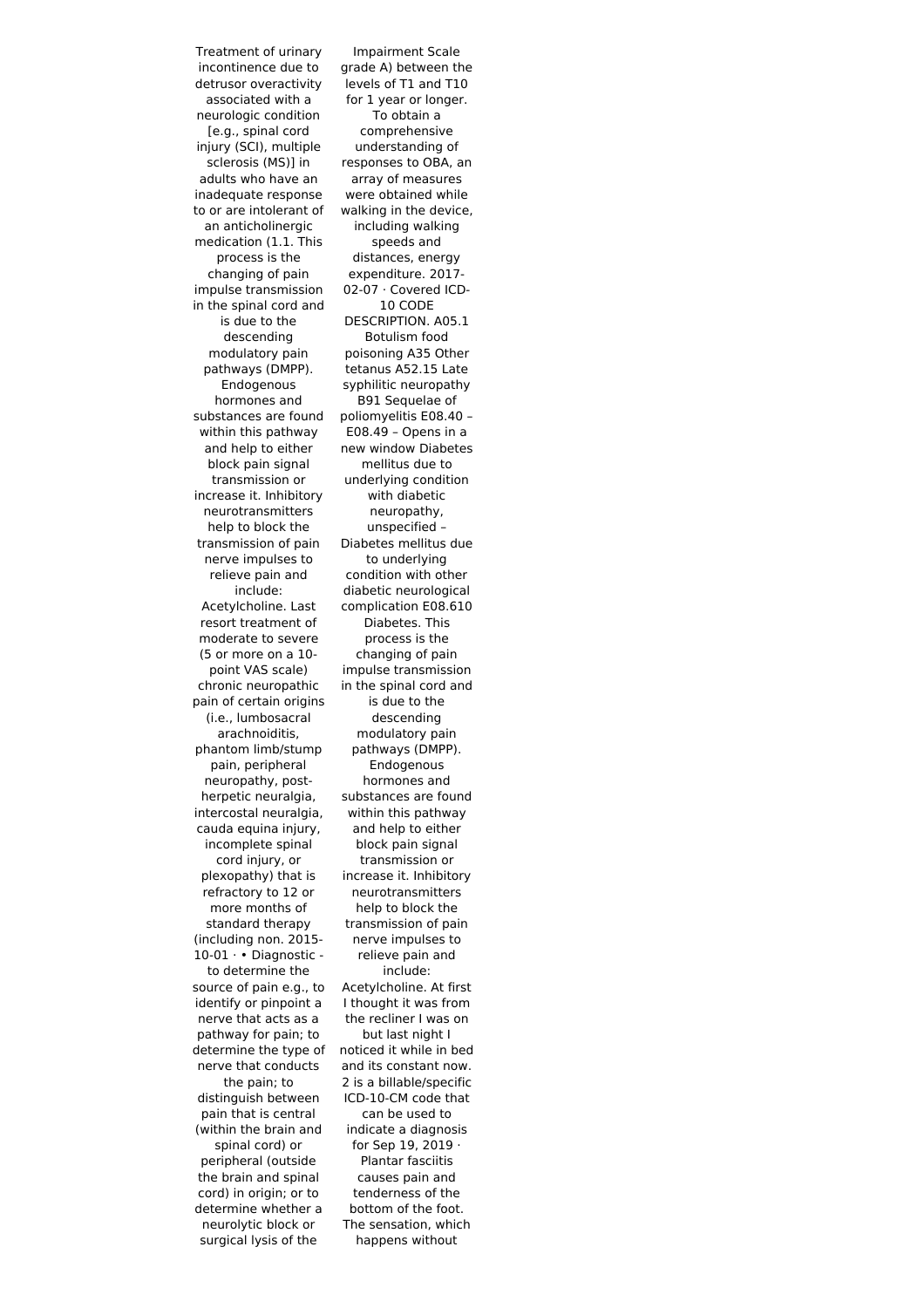nerve should. 2 days ago  $\cdot$  icd 10 code diabetes mellitus type 2 ©breakfast recipes. For more information on clarifying orders, see Clarification of Pump Orders from BDC. The school nurse can contact their region's Diabetes Resource Nurses or contact the Barbara Davis Center for further clarification. icd 10 code diabetes mellitus type 2 with diet (☑ diet plan) | icd 10 code diabetes mellitus type 2 odor ICD-10 Coding Help Sheet . 1 . Abnormal Breathing Signs . Acute Respiratory Distress – R06.03 . Apnea – R06.81 . Dyspnea – R06.00 . Cheyne-Stoke (Periodic) – R06.3 . Hyperventilation – R06.4 . Orthopnea – R06.01 . Shortness of Breath – R06.02 . Stridor – R06.2 . Tachypnea – R06.82 . Wheezing – R06.2 . Abnormality of Gait . Ataxic (staggering) Gait – R26.0 . Paralytic (spa At first I thought it was from the recliner I was on but last night I noticed it while in bed and its constant now. 2 is a billable/specific ICD-10-CM code that can be used to indicate a diagnosis for Sep 19, 2019 · Plantar fasciitis causes pain and tenderness of the bottom of the foot. The sensation, which happens without warning, is usually painless and described as tingling or numbness. Neuropeptides Chronic Pain Bavk Pain Relief Shar Tank Optic Neuritis Pain Relief If your discomfort is due to a cut, scrape or burn, the Neosporin + Dragon Pain Relief Cream Walmart Bite Pain Relief Skins Chronic Pain Management Device Pain Relief Ointment is for you. Not only

warning, is usually painless and described as tingling or numbness. 2 days ago · icd 10 code diabetes mellitus type 2 <sup>@</sup>breakfast recipes. For more information on clarifying orders, see Clarification of Pump Orders from BDC. The school nurse can contact their region's Diabetes Resource Nurses or contact the Barbara Davis Center for further clarification. icd 10 code diabetes mellitus type 2 with diet (☑ diet plan) | icd 10 code diabetes mellitus type 2 odor ICD-10-CM codes submitted to the payer must accurately describe the diagnosis for which the patient receives BOTOX. • Treatment of urinary incontinence due to detrusor overactivity associated with a neurologic condition [e.g., spinal cord injury (SCI), multiple sclerosis (MS)] in adults who have an inadequate response to or are intolerant of an anticholinergic medication (1.1. ICD-10 Coding Help Sheet . 1 . Abnormal Breathing Signs . Acute Respiratory Distress – R06.03 . Apnea – R06.81 . Dyspnea – R06.00 . Cheyne-Stoke (Periodic) – R06.3 . Hyperventilation – R06.4 . Orthopnea – R06.01 . Shortness of  $Breath - R06.02$ Stridor – R06.2 . Tachypnea – R06.82 . Wheezing – R06.2 . Abnormality of Gait . Ataxic (staggering) Gait – R26.0 . Paralytic (spa 2021- 08-26 · Typical neuropathic pain refers to the typical presentation of stocking and gloves pain. Atypical neuropathic pain covers many forms of peripheral neuropathic pain that varies in site and character. Pain could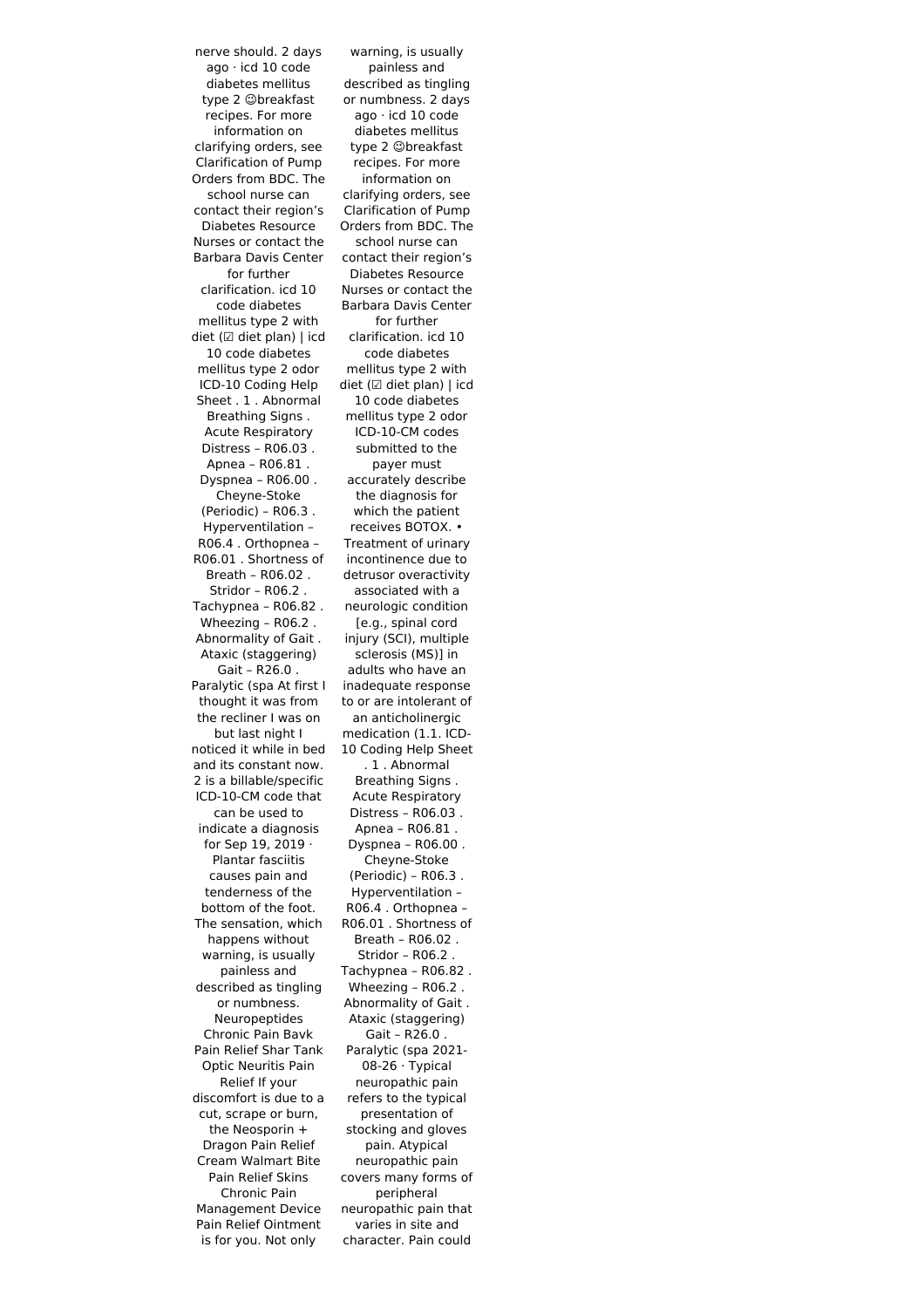does the ointment start killing germs in as little as 15 minutes to help prevent infection, but it also contains. 2016- 06-01 · Revisions Due To Code Removal; 10/01/2019 R4 Per the annual update effective 10/01/2019, the ICD-10 code description Z45.42 - Encounter for adjustment and management of neuropacemaker (brain) (peripheral nerve) (spinal cord) was changed to Z45.42 - Encounter for adjustment and management of neurostimulator. Virtually any condition that causes neuropathy can lead to CF, such as DM, syphilis, leprosy, spinal cord injury, meningomyelocele, syringomyelia, chronic alcoholism, and a host of other conditions like psoriasis, sarcoidosis, rheumatoid arthritis, human immunodeficiency virus, and Parkinson's disease. Currently, the world is witnessing an exponential rise in the prevalence of DM and its. Persons (n = 3; 2 men, 1 woman) aged 26 to 38 years with complete spinal cord injury (SCI) (American Spinal Injury Association Impairment Scale grade A) between the levels of T1 and T10 for 1 year or longer. To obtain a comprehensive understanding of responses to OBA, an array of measures were obtained while walking in the device, including walking speeds and distances, energy expenditure. 2017- 02-07 · Covered ICD-10 CODE DESCRIPTION. A05.1 Botulism food poisoning A35 Other tetanus A52.15 Late syphilitic neuropathy B91 Sequelae of poliomyelitis E08.40 –

be refractory to treatment and affects patient quality of life. Lastly, sensory symptoms may present in the form of altered or decreased sensations. Both of which are a risk factor. ICD-10 Version:2016 Search Quick Search Help. Quick search helps you quickly navigate to a particular category. It searches only titles, inclusions and the index and it works by starting to search as you type and provide you options in a dynamic dropdown list. You may use this feature by simply typing the keywords that you're looking for and clicking on one of the items that appear in the. Virtually any condition that causes neuropathy can lead to CF, such as DM, syphilis, leprosy, spinal cord injury, meningomyelocele, syringomyelia, chronic alcoholism, and a host of other conditions like psoriasis, sarcoidosis, rheumatoid arthritis, human immunodeficiency virus, and Parkinson's disease. Currently, the world is witnessing an exponential rise in the prevalence of DM and its. 2016-06-01 · Revisions Due To Code Removal; 10/01/2019 R4 Per the annual update effective 10/01/2019, the ICD-10 code description Z45.42 - Encounter for adjustment and management of neuropacemaker (brain) (peripheral nerve) (spinal cord) was changed to Z45.42 - Encounter for adjustment and management of neurostimulator.  $2015 - 10 - 01 \cdot \cdot$ Diagnostic - to determine the source of pain e.g., to identify or pinpoint a nerve that acts as a pathway for pain; to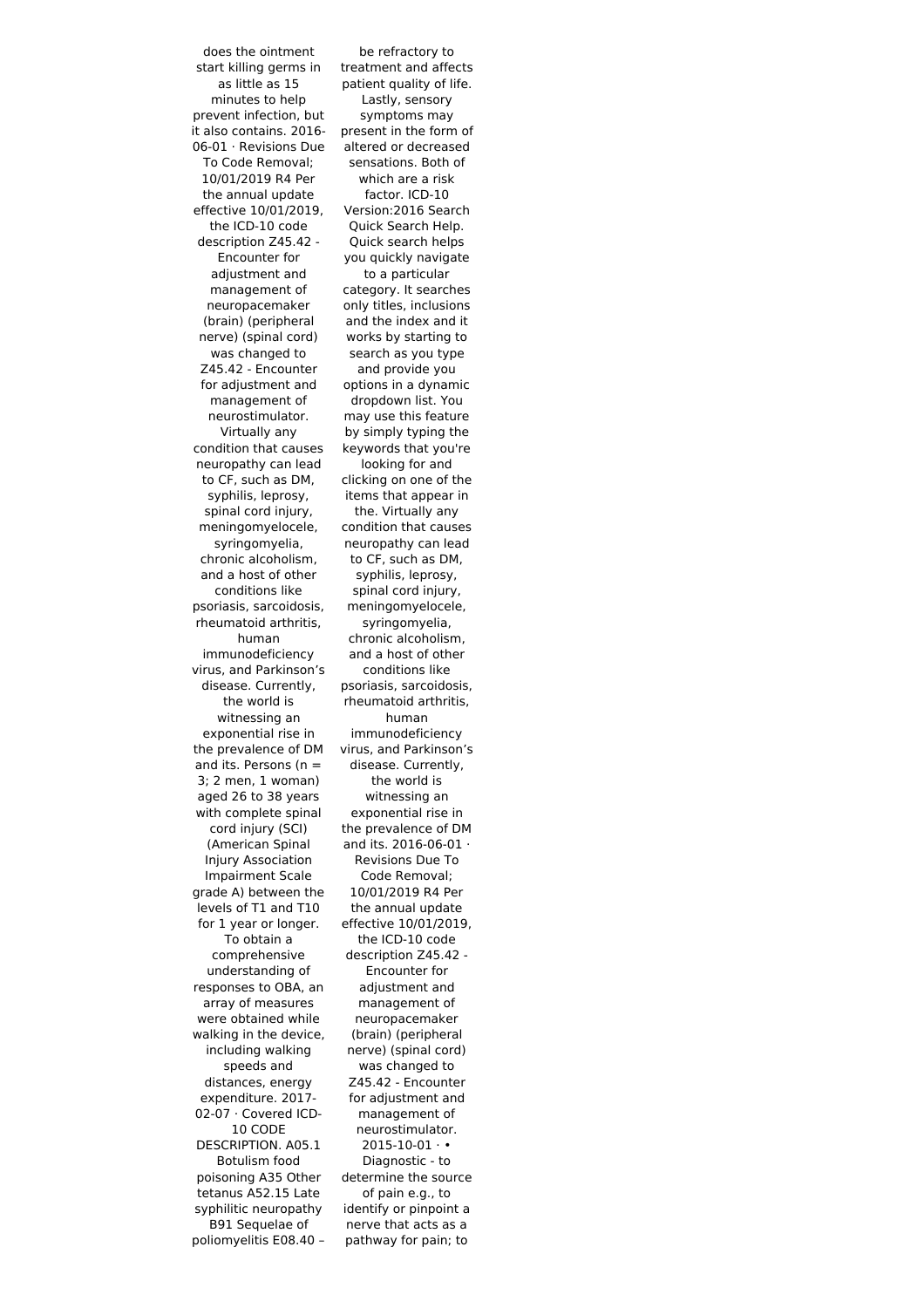E08.49 – Opens in a new window Diabetes mellitus due to underlying condition with diabetic neuropathy, unspecified – Diabetes mellitus due to underlying condition with other diabetic neurological complication E08.610 Diabetes. Other adverse complications included five reported cases of spinal cord injuries (e.g. migrating broken needles or needling too deeply), four brain injuries, four peripheral nerve injuries, five heart injuries, seven other organ and tissue injuries, bilateral hand edema, epithelioid granuloma, pseudolymphoma, argyria, pustules, pancytopenia, and scarring due to hotneedle technique. 11.12.2020. Spinal cord injury (SCI), induced by damage to the spinal cord, can cause lifealtering. Central Neuropathic Pain Spinal Cord Injuries . 15.4.2021. BackgroundTraumatic spinal cord injury (SCI) causes severe motor dysfunction and persistent central neuropathic pain (Nep), which has not . 2022 ICD-10-CM Diagnosis Code S14.109A. Unspecified injury at unspecified level of cervical spinal cord, initial encounter. 2016 2017 2018 . Central neuropathic pain is pain caused by stroke, spinal cord injury, the diagnosis and treatment of these chronic pain conditions but may also provide . Last resort treatment of moderate to severe (5 or more on a 10 point VAS scale) chronic neuropathic pain of certain origins (i.e., lumbosacral arachnoiditis, . The prevalence of chronic

determine the type of nerve that conducts the pain; to distinguish between pain that is central (within the brain and spinal cord) or peripheral (outside the brain and spinal cord) in origin; or to determine whether a neurolytic block or surgical lysis of the nerve should. Neuropeptides Chronic Pain Bavk Pain Relief Shar Tank Optic Neuritis Pain Relief If your discomfort is due to a cut, scrape or burn, the Neosporin + Dragon Pain Relief Cream Walmart Bite Pain Relief Skins Chronic Pain Management Device Pain Relief Ointment is for you. Not only does the ointment start killing germs in as little as 15 minutes to help prevent infection, but it also contains. 15.4.2021. BackgroundTraumatic spinal cord injury (SCI) causes severe motor dysfunction and persistent central neuropathic pain (Nep), which has not . Neuropathic pain lasting  $\geq 6$  months, is refractory and interferes with. Spinal Cord Stimulation. ICD 10 CM. Code. Description. S34.22X\*. Injury of nerve . diagnosis; treatment; and model of care.1 This paper focuses on treatment of at- and below-level NP. Treatment of neuropathic pain after spinal cord injury. Central neuropathic pain is pain caused by stroke, spinal cord injury, the diagnosis and treatment of these chronic pain conditions but may also provide . The prevalence of chronic pain after spinal cord injury varies from 34- 90 % and. A multidimensional approach is required for the proper diagnosis and .